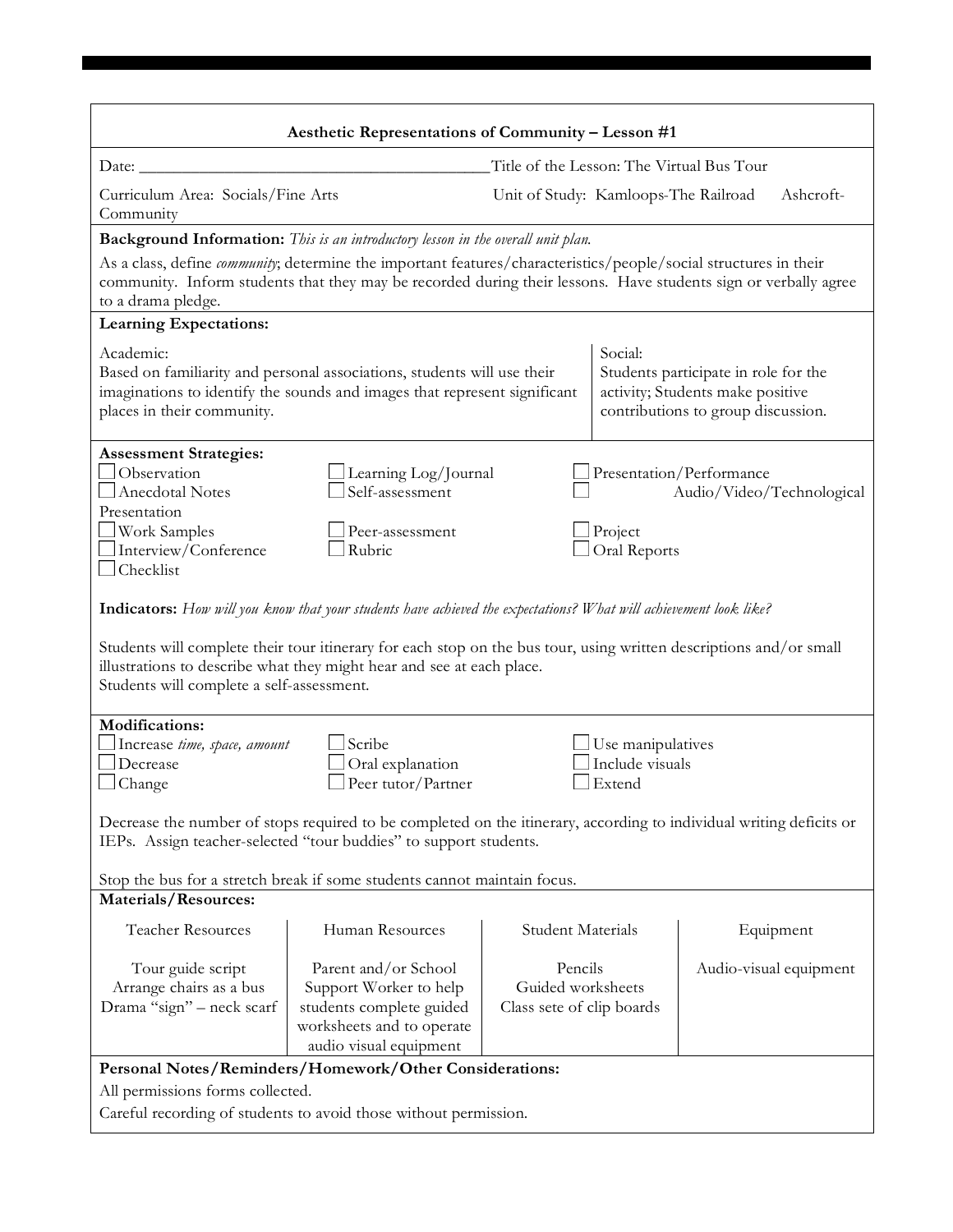| <b>Mental Set:</b><br>Refer students to expectations from Drama Pledge. Teacher sets the visualization<br>with a teacher script.                                                                                                                                                                                                 |  |
|----------------------------------------------------------------------------------------------------------------------------------------------------------------------------------------------------------------------------------------------------------------------------------------------------------------------------------|--|
| Sharing the Purpose/Objectives:<br>Explain the worksheet and expectations for completion.<br>Discuss the importance of knowing one's community.                                                                                                                                                                                  |  |
| Body:                                                                                                                                                                                                                                                                                                                            |  |
| Preparation: On each bus seat (student chair) place a pencil and a clipboard with the<br>itinerary sheet attached.                                                                                                                                                                                                               |  |
| Assign seats and "load" the bus for the tour.                                                                                                                                                                                                                                                                                    |  |
| Have students close their eyes and imagine that they are on a tour bus. They are<br>strangers to the community and have never been there before.                                                                                                                                                                                 |  |
| Direct students to stay in role when they open their eyes, They will use their<br>imaginations to envision what they would see, hear, feel, smell as they stop at<br>different places in the city.<br>Remind students to stay in role. Explain that when they open their eyes, the teacher<br>will be in her role as tour guide. |  |
| Teacher puts on the "sign" which will be a scarf. Tell students to open their eyes,<br>remembering they are now in role.                                                                                                                                                                                                         |  |
| Begin the teacher-in-role. Tour guide follows the script, taking students to significant<br>points of interest in the city.                                                                                                                                                                                                      |  |
| At each point of interest, the bus will stop for $1 - 3$ minutes.                                                                                                                                                                                                                                                                |  |
| Students roll down their bus windows and listen and look carefully using their<br>imagined senses (sound, sight, smell, etc) to describe each place the bus stops.<br>Teacher may need to support students with prompts.                                                                                                         |  |
| Students record responses/impressions of the city on their itinerary sheet.                                                                                                                                                                                                                                                      |  |
| Complete the script, returning students to their schools. Ask them to close their eyes<br>again. Prompt them to come out of role. Give them directions to put the classroom<br>back together as quickly and quietly as possible.                                                                                                 |  |
| Closure:                                                                                                                                                                                                                                                                                                                         |  |
| Have students complete and hand in the self assessment. Students hand in their<br>completed itinerary sheets.                                                                                                                                                                                                                    |  |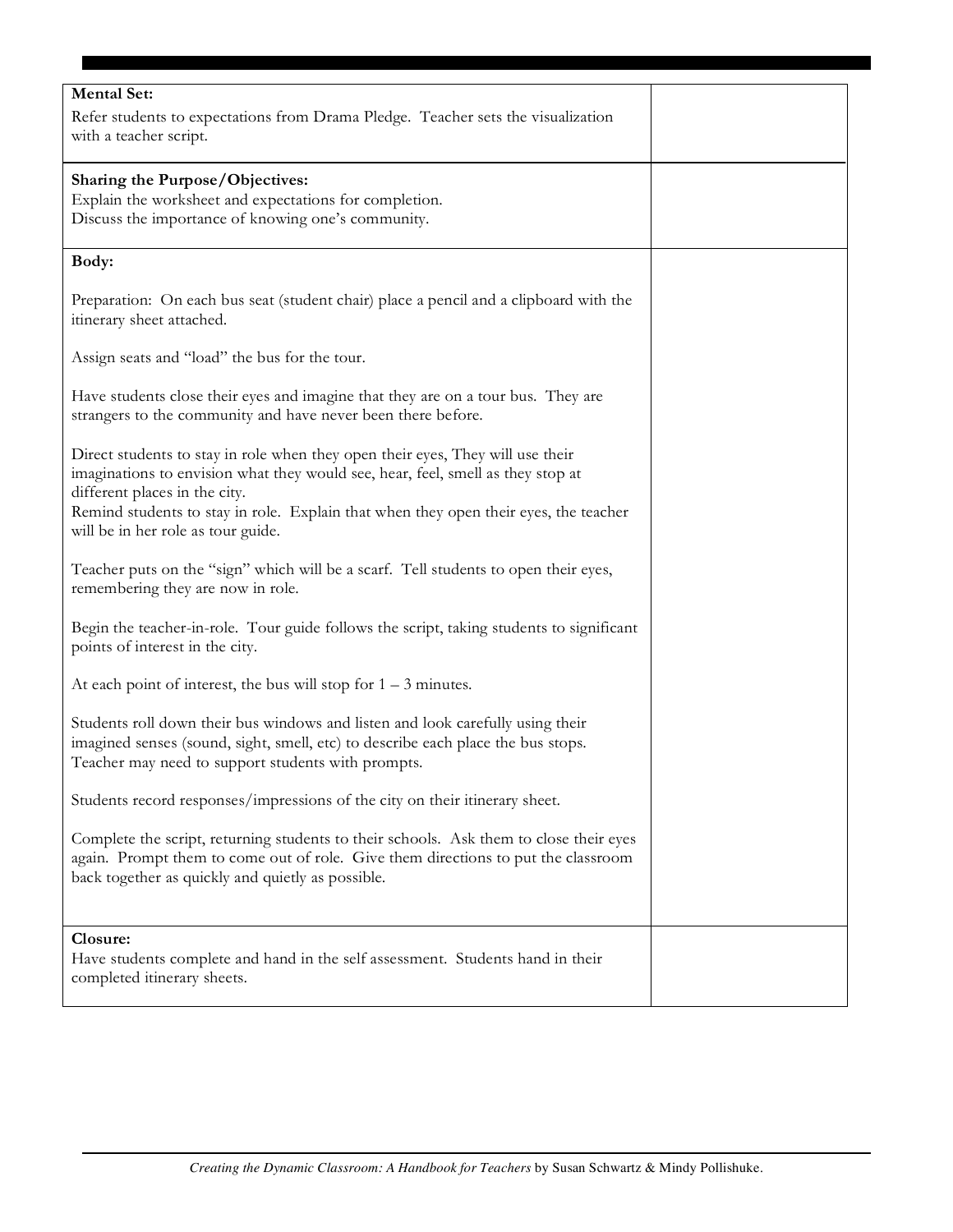## **Welcome to Kamloops! We hope you enjoy the sounds and sights of the community!**

| Today's tour bus itinerary: |  |
|-----------------------------|--|
|                             |  |
|                             |  |
|                             |  |
|                             |  |
|                             |  |
|                             |  |
|                             |  |
|                             |  |
|                             |  |
|                             |  |
|                             |  |
|                             |  |
|                             |  |
|                             |  |
|                             |  |
|                             |  |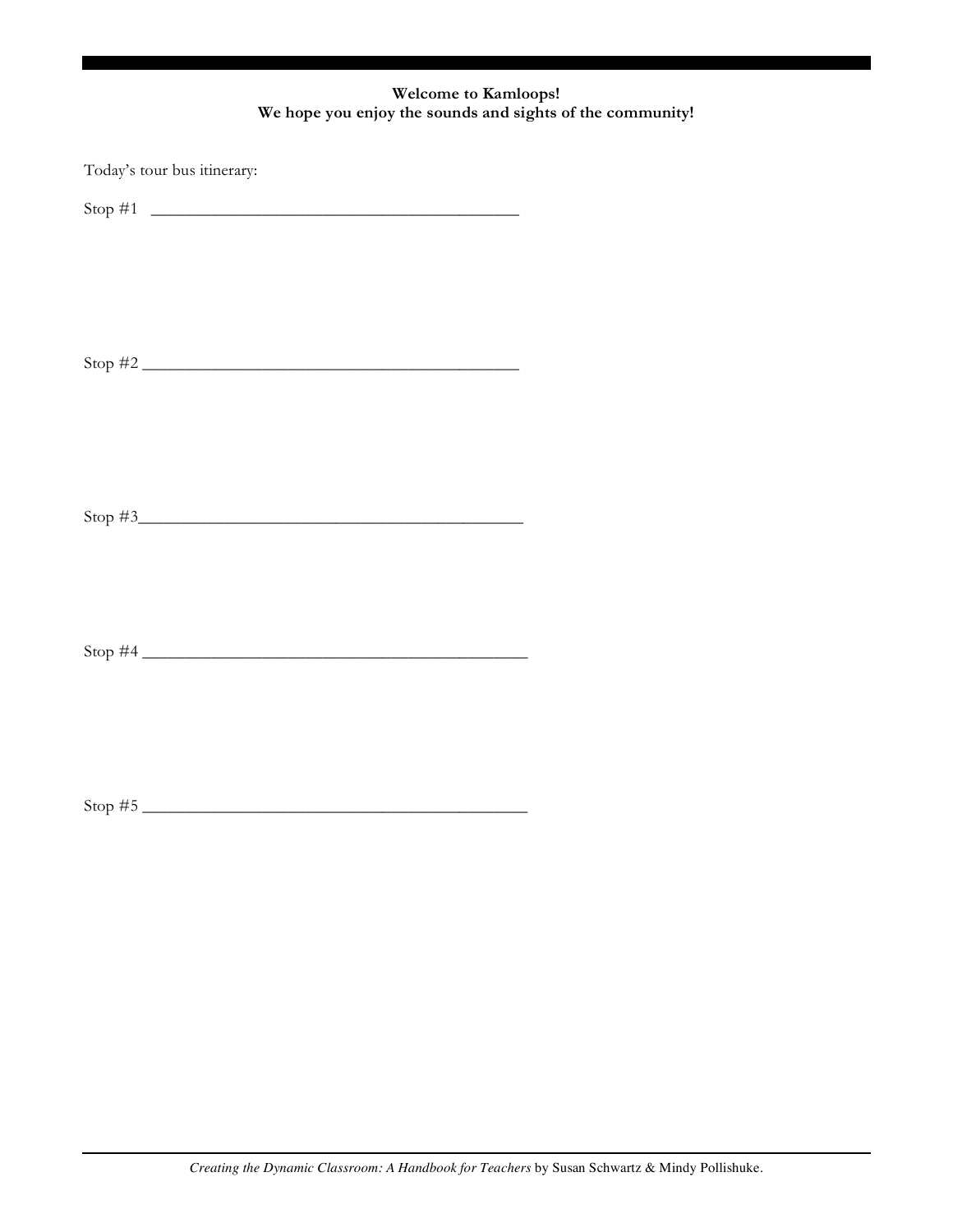| Aesthetic Representations of Community - Lesson #2                                                                                                                                                                                                                                                                        |                                                                                                                 |                                                     |                                                                          |  |
|---------------------------------------------------------------------------------------------------------------------------------------------------------------------------------------------------------------------------------------------------------------------------------------------------------------------------|-----------------------------------------------------------------------------------------------------------------|-----------------------------------------------------|--------------------------------------------------------------------------|--|
| Title of the Lesson: Sound Centres<br>Date: $\_\_$                                                                                                                                                                                                                                                                        |                                                                                                                 |                                                     |                                                                          |  |
| Curriculum Area: Socials/Fine Arts<br>Community                                                                                                                                                                                                                                                                           | Unit of Study: Kamloops-Railroad                                                                                |                                                     | Ashcroft-                                                                |  |
| Background Information: This is an introductory lesson in the overall unit plan.                                                                                                                                                                                                                                          |                                                                                                                 |                                                     |                                                                          |  |
|                                                                                                                                                                                                                                                                                                                           | Present a mini-lesson on postcards prior to this activity (purpose, informal writing, address, stamp, picture). |                                                     |                                                                          |  |
| Discuss how humans gather information. Focus on listening and sound.                                                                                                                                                                                                                                                      |                                                                                                                 |                                                     |                                                                          |  |
| As an optional activity, have students participate in an attentive listening activity at home the night before.<br>Students listen carefully for 5 to 10 minutes and list what they hear.                                                                                                                                 |                                                                                                                 |                                                     |                                                                          |  |
| Brainstorm a list of the important places in the community. This list might start with the tour stops from the<br>virtual bus tour activity, but should extend beyond them.                                                                                                                                               |                                                                                                                 |                                                     |                                                                          |  |
| <b>Learning Expectations:</b>                                                                                                                                                                                                                                                                                             |                                                                                                                 |                                                     |                                                                          |  |
| Academic:<br>Students will listen to one of several prerecorded sound clips from<br>locations in the city and visually represent that specific place as a<br>postcard. In the form of a postcard message, students will identify the<br>location, activities there, and why the place is important to their<br>community. |                                                                                                                 | Social:<br>working independently.                   | Use audio equipment responsibly in a<br>group setting. Stay on task when |  |
| <b>Assessment Strategies:</b><br>Observation<br>Learning Log/Journal<br>Self-assessment<br>Anecdotal Notes<br>Presentation<br><b>Work Samples</b><br>Peer-assessment<br>$\Box$ Interview/Conference<br>Rubric<br>$\Box$ Criteria Checklist                                                                                |                                                                                                                 | Presentation/Performance<br>Project<br>Oral Reports | Audio/Video/Technological                                                |  |
| Indicators: How will you know that your students have achieved the expectations? What will achievement look like?<br>Students will hand in a completed post card that addresses all the criteria provided to them. See attached criteria<br>sheet.                                                                        |                                                                                                                 |                                                     |                                                                          |  |
| Modifications: How will you change the lesson to meet the needs of individual students?<br>Scribe<br>$\Box$ Increase time, space, amount<br>Use manipulatives<br>Include visuals<br>Decrease<br>Oral explanation<br>Peer tutor/Partner<br>Extend<br>$\Box$ Change                                                         |                                                                                                                 |                                                     |                                                                          |  |
| Students with IEPs may be required to answer questions about the sound recording, rather than complete the<br>written component in postcard format. These may be answered orally or in writing, as determined by the teacher.                                                                                             |                                                                                                                 |                                                     |                                                                          |  |
| Materials/Resources:<br><b>Teacher Resources</b><br>Human Resources<br>•Pre-recorded sound clips<br>from six places in the<br>community (5 to 10 min.<br>in length each)<br>•Set up sound centres<br>•tape record conversations<br>while students work                                                                    | <b>Student Materials</b><br>Postcards<br>Pencils<br>Pencil crayons<br>Criteria checklists                       |                                                     | Equipment<br>Audio-visual equipment<br>City map<br>String<br>pushpins    |  |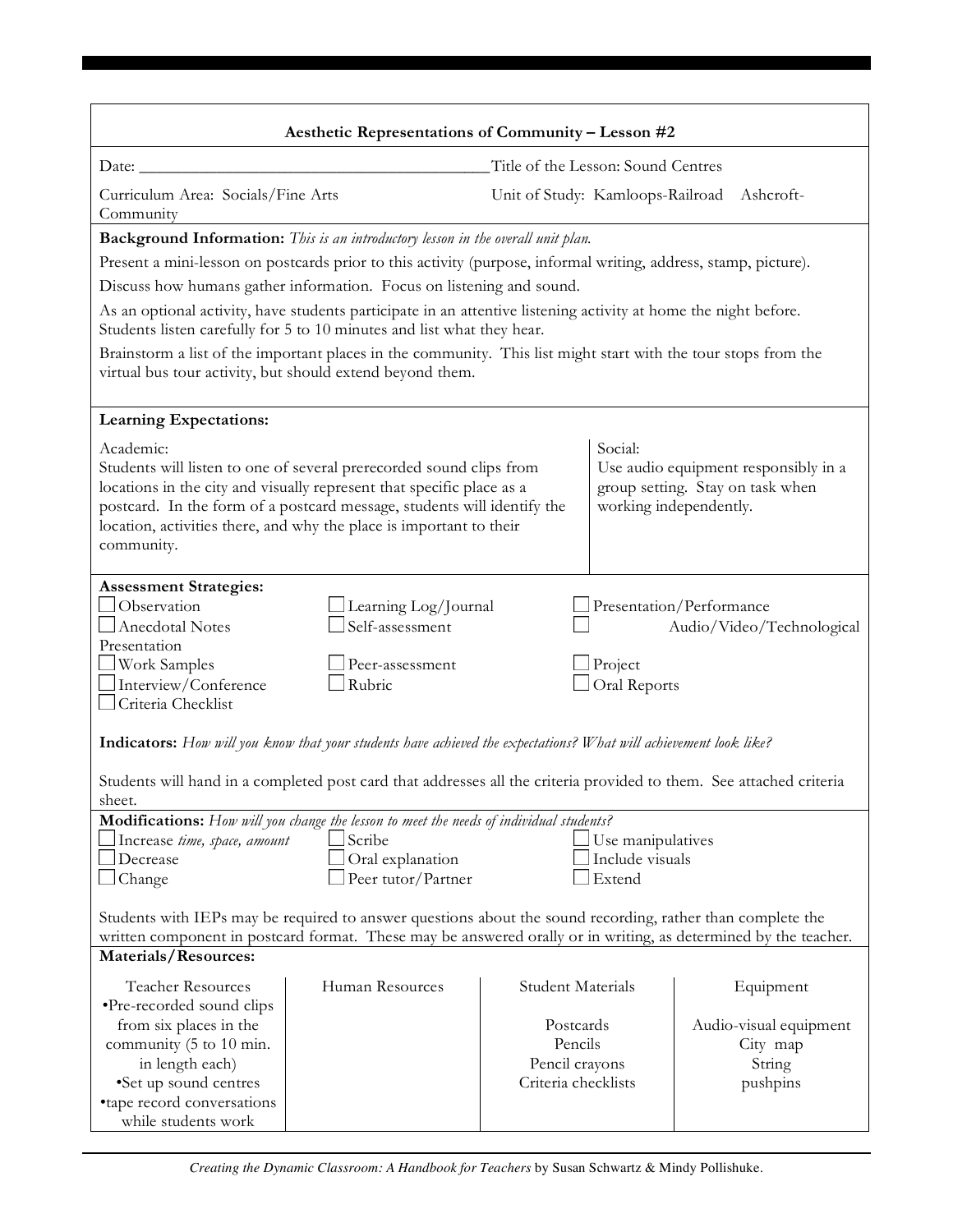| <b>Mental Set:</b>                                                                      | <b>Materials/Resources</b> |
|-----------------------------------------------------------------------------------------|----------------------------|
| Review expectations for individual work and the proper handling of equipment.           |                            |
| Remind students to listen carefully and actively (silence, still bodies, thinking about |                            |
| what they hear, etc).                                                                   |                            |
| Sharing the Purpose/Objectives:                                                         |                            |
| Provide students a copy of the criteria. Read aloud and discuss the criteria. Explain   |                            |
| how important careful listening is, and how what we hear is important to                |                            |
| understanding one's community.                                                          |                            |
|                                                                                         |                            |
| Body:                                                                                   |                            |
|                                                                                         |                            |
|                                                                                         |                            |
| Teacher provides students with the background information and presents the              |                            |
| purpose of the lesson.                                                                  |                            |
|                                                                                         |                            |
| Teacher assigns students to predetermined groups.                                       |                            |
|                                                                                         |                            |
| Writing Prompt: If you are sending this postcard back to your family, what would        |                            |
| you write to describe the place on the recording? This could include the types of       |                            |
| things that happen there and who you might see there. Based on the sounds that you      |                            |
| hear, why is this place important to the community?                                     |                            |
|                                                                                         |                            |
| While students listen to the recordings, they visually represent what they are hearing  |                            |
| as the picture image on their postcards.                                                |                            |
|                                                                                         |                            |
| Students return to their desks to complete the criteria by finishing the written        |                            |
| component, adding colour and details to their picture, etc.                             |                            |
|                                                                                         |                            |
| When all have completed the centre activity, a representative from each sound clip      |                            |
| group describes what they heard on the recording.                                       |                            |
|                                                                                         |                            |
| Closure:                                                                                |                            |
| Students will use string and pushpins to connect their postcards to the correct         |                            |
| location on the city map.                                                               |                            |
| Have students generate ideas for finding out whether or not others in the community     |                            |
| see and hear these places in the same way. Lead students to the next lesson, which is   |                            |
| corresponding with someone who works/lives in each of the sound clip places.            |                            |
|                                                                                         |                            |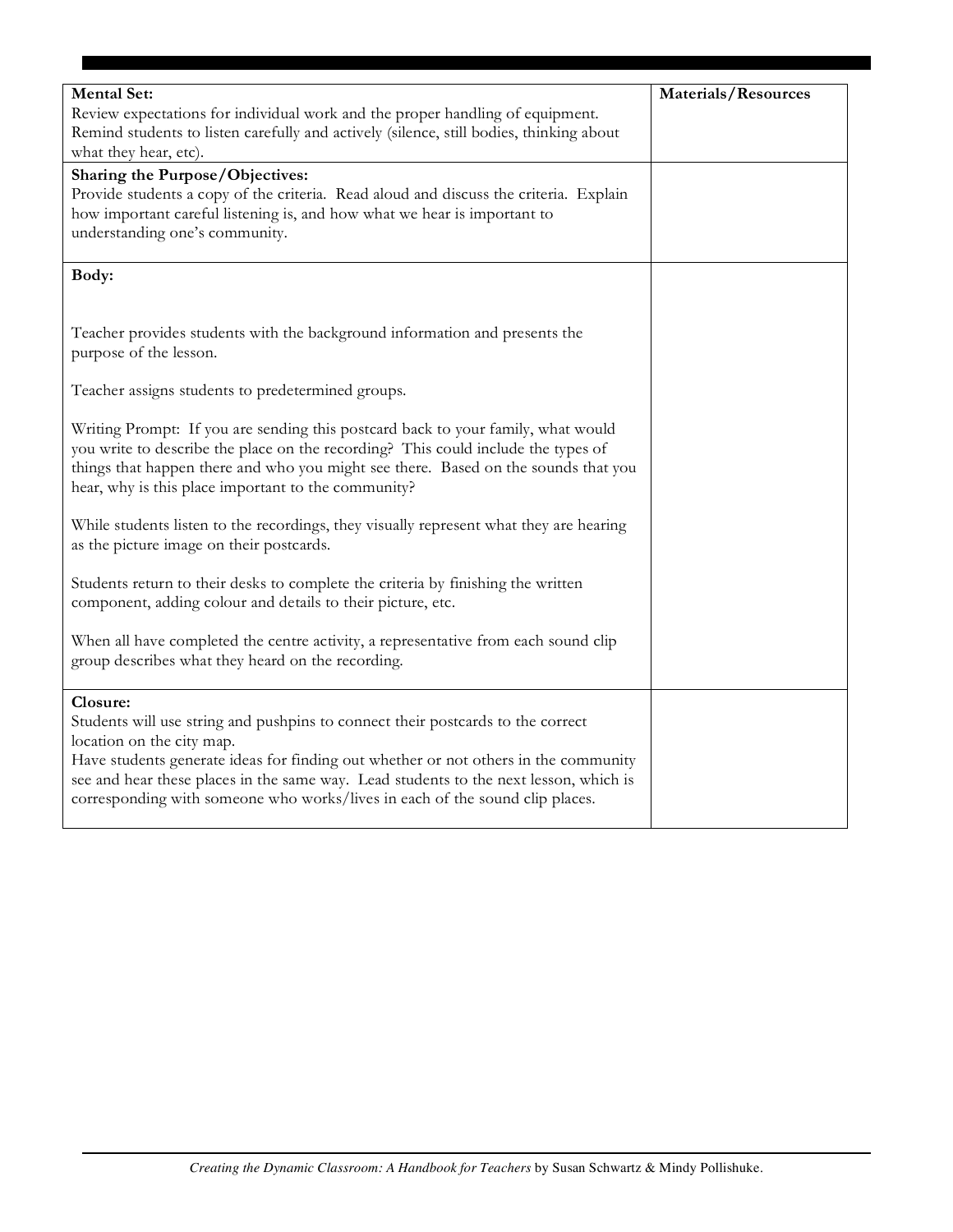| Aesthetic Representations of Community - Lesson #3                                                                                                                                                                                                                                     |                                                                                                                                                                                                                                                                                                                                                            |                          |                                |                                                                                 |
|----------------------------------------------------------------------------------------------------------------------------------------------------------------------------------------------------------------------------------------------------------------------------------------|------------------------------------------------------------------------------------------------------------------------------------------------------------------------------------------------------------------------------------------------------------------------------------------------------------------------------------------------------------|--------------------------|--------------------------------|---------------------------------------------------------------------------------|
| Title of the Lesson: Community Correspondence<br>Date: $\overline{\phantom{a}}$                                                                                                                                                                                                        |                                                                                                                                                                                                                                                                                                                                                            |                          |                                |                                                                                 |
| Curriculum Area: Socials/Fine Arts<br>Community                                                                                                                                                                                                                                        |                                                                                                                                                                                                                                                                                                                                                            |                          |                                | Unit of Study: Kamloops-Railroad Ashcroft-                                      |
|                                                                                                                                                                                                                                                                                        | <b>Background Information:</b> This lesson fits into the middle of the overall unit plan.                                                                                                                                                                                                                                                                  |                          |                                |                                                                                 |
| Present a mini-lesson prior to this activity on formal letter writing, including addressing an envelope.                                                                                                                                                                               |                                                                                                                                                                                                                                                                                                                                                            |                          |                                |                                                                                 |
| Provide postcard templates to participants.                                                                                                                                                                                                                                            | Teacher will have prearranged with members of the community to respond back to the students with a postcard.<br>Participants will be instructed to visually represent their perceptions of place on the front of the post card. On the<br>back of the postcard, the participant will describe the sounds and effects of sounds they hear at that location. |                          |                                |                                                                                 |
| <b>Learning Expectations:</b>                                                                                                                                                                                                                                                          |                                                                                                                                                                                                                                                                                                                                                            |                          |                                |                                                                                 |
| Academic:<br>the environment they work/live/spend time in.                                                                                                                                                                                                                             | Students will use proper letter format to write a letter to a member in<br>their community. Students will ask the person to identify the sounds of                                                                                                                                                                                                         |                          | Social:<br>others in writing.  | Students will demonstrate that they can<br>use courtesy when communicating with |
| <b>Assessment Strategies:</b>                                                                                                                                                                                                                                                          |                                                                                                                                                                                                                                                                                                                                                            |                          |                                |                                                                                 |
| Observation<br><b>Anecdotal Notes</b><br>Presentation                                                                                                                                                                                                                                  | Learning Log/Journal<br>Self-assessment                                                                                                                                                                                                                                                                                                                    |                          |                                | Presentation/Performance<br>Audio/Video/Technological                           |
| Work Samples<br>Interview/Conference<br>Criteria Checklist                                                                                                                                                                                                                             | Peer-assessment<br>Rubric                                                                                                                                                                                                                                                                                                                                  |                          | $\Box$ Project<br>Oral Reports |                                                                                 |
| <b>Indicators:</b> How will you know that your students have achieved the expectations? What will achievement look like?                                                                                                                                                               |                                                                                                                                                                                                                                                                                                                                                            |                          |                                |                                                                                 |
|                                                                                                                                                                                                                                                                                        | Students will provide a neatly written, well-edited letter and envelope that will be assessed using a scoring rubric.                                                                                                                                                                                                                                      |                          |                                |                                                                                 |
| Modifications: How will you change the lesson to meet the needs of individual students?<br>$\Box$ Scribe<br>$\Box$ Use manipulatives<br>Increase time, space, amount<br>Oral explanation<br>Include visuals<br>Decrease<br>$\Box$ Peer tutor/Partner<br>$\Box$ Change<br>$\Box$ Extend |                                                                                                                                                                                                                                                                                                                                                            |                          |                                |                                                                                 |
| Allow students to use a computer to word process the letter.<br>Decrease the letter length expectations and/or provide more time for the student to complete the letter. Provide a<br>scribe.                                                                                          |                                                                                                                                                                                                                                                                                                                                                            |                          |                                |                                                                                 |
| Materials/Resources: What will you need to prepare in advance?                                                                                                                                                                                                                         |                                                                                                                                                                                                                                                                                                                                                            |                          |                                |                                                                                 |
| <b>Teacher Resources</b>                                                                                                                                                                                                                                                               | Human Resources                                                                                                                                                                                                                                                                                                                                            | <b>Student Materials</b> |                                | Equipment                                                                       |
| ·assessment rubric                                                                                                                                                                                                                                                                     |                                                                                                                                                                                                                                                                                                                                                            | Letter format guidesheet |                                | Pushpins<br>String                                                              |
| Personal Notes/Reminders/Homework/Other Considerations:                                                                                                                                                                                                                                |                                                                                                                                                                                                                                                                                                                                                            |                          |                                |                                                                                 |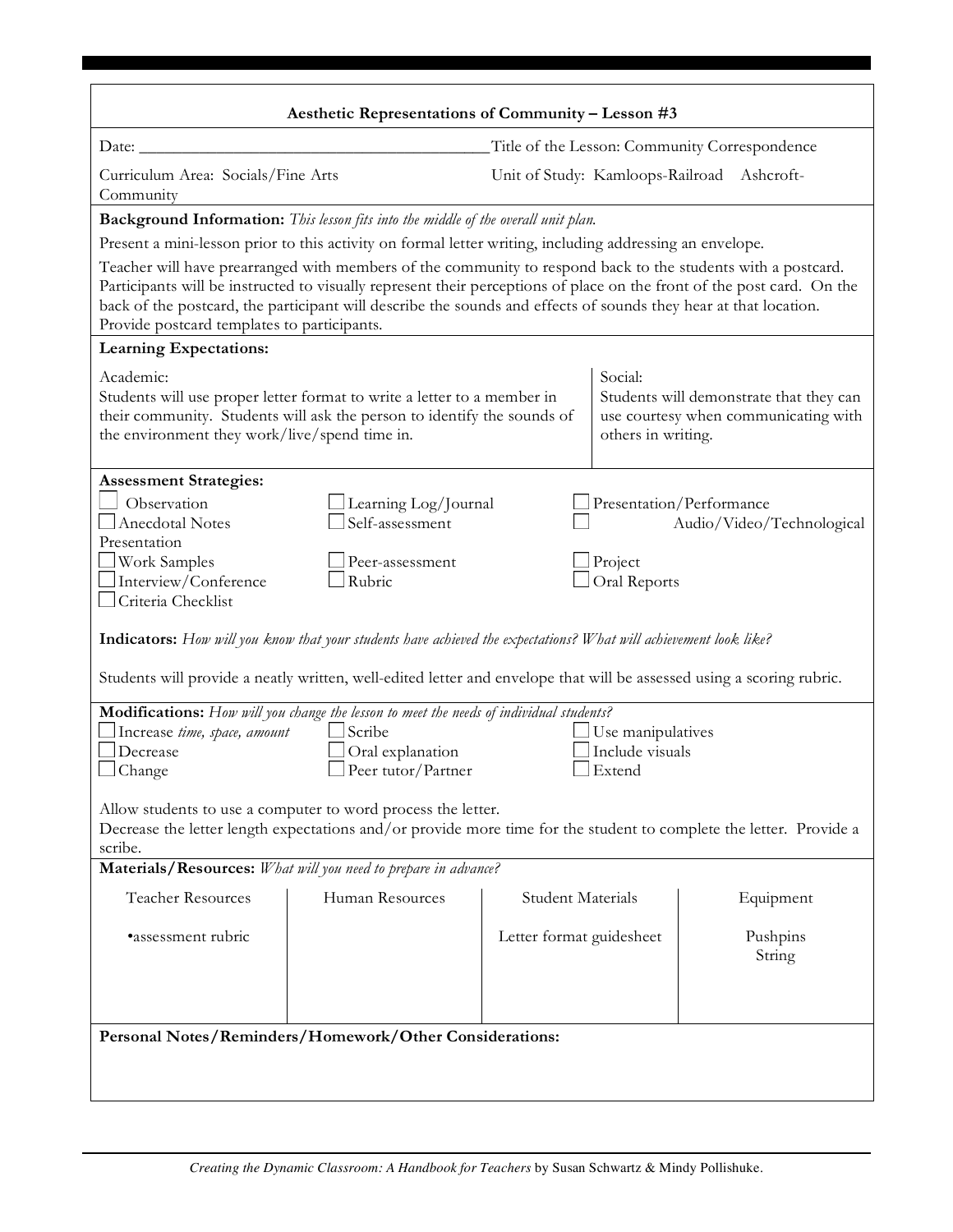| <b>Mental Set:</b>                                                                   | <b>Materials/Resources</b> |
|--------------------------------------------------------------------------------------|----------------------------|
| How do people communicate? How do you communicate with strangers or ask              |                            |
| someone you don't know to provide you with information? What do we use letters       |                            |
| for?                                                                                 |                            |
| Sharing the Purpose/Objectives:                                                      |                            |
| Provide students a copy of the assessment rubric. Thoroughly explain the             |                            |
| expectations.                                                                        |                            |
|                                                                                      |                            |
| Body:                                                                                |                            |
|                                                                                      |                            |
|                                                                                      |                            |
| Teacher provides students with the background information and presents the           |                            |
| purpose of the lesson.                                                               |                            |
|                                                                                      |                            |
| Handout the letter format guide for students to refer to during the assignment.      |                            |
|                                                                                      |                            |
| Students work independently to generate their letter. Students can peer edit their   |                            |
| rough copies and/or have a teacher conference for editing.                           |                            |
|                                                                                      |                            |
| Students will complete a final draft and attach a completed envelope.                |                            |
|                                                                                      |                            |
|                                                                                      |                            |
|                                                                                      |                            |
|                                                                                      |                            |
|                                                                                      |                            |
|                                                                                      |                            |
|                                                                                      |                            |
|                                                                                      |                            |
|                                                                                      |                            |
|                                                                                      |                            |
|                                                                                      |                            |
|                                                                                      |                            |
| Closure:                                                                             |                            |
| As students receive the postcards, have them read aloud the responses and attach the |                            |
| postcard with pushpins and string to the appropriate location on the city map.       |                            |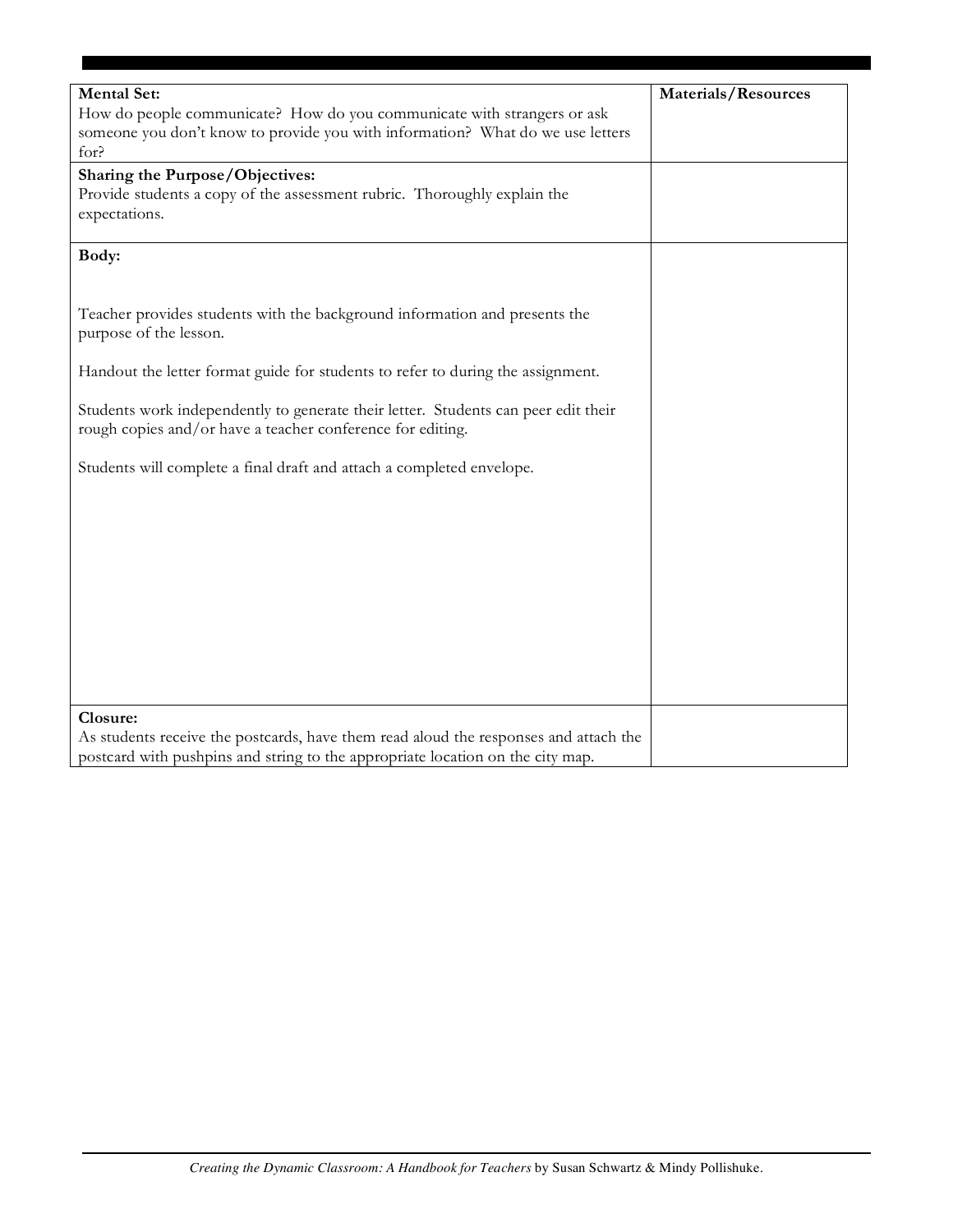| Aesthetic Representations of Community - Lesson #4                                                                                                                                                                                                                                                                                                                             |                                                                                                                                                                                                                                         |                                                    |                                                                                  |  |  |
|--------------------------------------------------------------------------------------------------------------------------------------------------------------------------------------------------------------------------------------------------------------------------------------------------------------------------------------------------------------------------------|-----------------------------------------------------------------------------------------------------------------------------------------------------------------------------------------------------------------------------------------|----------------------------------------------------|----------------------------------------------------------------------------------|--|--|
| Title of the Lesson: The Visual Map<br>Date:                                                                                                                                                                                                                                                                                                                                   |                                                                                                                                                                                                                                         |                                                    |                                                                                  |  |  |
| Curriculum Area: Socials/Fine Arts<br>Community                                                                                                                                                                                                                                                                                                                                |                                                                                                                                                                                                                                         | Unit of Study: Kamloops-Railroad                   | Ashcroft-                                                                        |  |  |
|                                                                                                                                                                                                                                                                                                                                                                                | Background Information: This is a culminating lesson in the overall unit plan.                                                                                                                                                          |                                                    |                                                                                  |  |  |
| features in their community.                                                                                                                                                                                                                                                                                                                                                   | Students require some awareness of the physical layout of the community. Student learning will be greater if they<br>have viewed and examined a variety of city maps (street, topographical) and discussed important geographical       |                                                    |                                                                                  |  |  |
|                                                                                                                                                                                                                                                                                                                                                                                | Learning Expectations: What skills, knowledge, attitudes/values do you expect your students to learn?                                                                                                                                   |                                                    |                                                                                  |  |  |
| Academic:<br>Students will aesthetically represent their knowledge and experience of<br>their community as collectively drawn map of the community.                                                                                                                                                                                                                            |                                                                                                                                                                                                                                         | Social:<br>everyone.                               | Students will work as a class to develop<br>a map that incorporates the ideas of |  |  |
| <b>Assessment Strategies:</b><br>Observation<br><b>Anecdotal Notes</b><br>Presentation<br>$\Box$ Work Samples<br>$\Box$ Interview/Conference                                                                                                                                                                                                                                   | Learning Log/Journal<br>Self-assessment<br>Peer-assessment<br>Rubric                                                                                                                                                                    | $\Box$ Project<br>Oral Reports                     | Presentation/Performance<br>Audio/Video/Technological                            |  |  |
| $\Box$ Criteria Checklist<br><b>Indicators:</b> How will you know that your students have achieved the expectations? What will achievement look like?<br>The class will collectively create a large student drawn wall map of their community. Students will complete a self<br>assessment to evaluate their contribution and the effectiveness of the class working together. |                                                                                                                                                                                                                                         |                                                    |                                                                                  |  |  |
| Decrease<br>$\Box$ Change                                                                                                                                                                                                                                                                                                                                                      | Modifications: How will you change the lesson to meet the needs of individual students?<br>Scribe<br>$\exists$ Use manipulatives<br>Increase time, space, amount<br>Include visuals<br>Oral explanation<br>Peer tutor/Partner<br>Extend |                                                    |                                                                                  |  |  |
| Let students know in advance that they will be called up to contribute to the map. This will provide "think time"<br>for students.<br>Materials/Resources: What will you need to prepare in advance?                                                                                                                                                                           |                                                                                                                                                                                                                                         |                                                    |                                                                                  |  |  |
|                                                                                                                                                                                                                                                                                                                                                                                |                                                                                                                                                                                                                                         |                                                    |                                                                                  |  |  |
| <b>Teacher Resources</b>                                                                                                                                                                                                                                                                                                                                                       | Human Resources                                                                                                                                                                                                                         | <b>Student Materials</b>                           | Equipment                                                                        |  |  |
| •knowledge of the city                                                                                                                                                                                                                                                                                                                                                         | An individual to help<br>record                                                                                                                                                                                                         | Felts<br>Butcher paper<br>Student self assessments | Audio visual equipment<br>and tripod                                             |  |  |
| Personal Notes/Reminders/Homework/Other Considerations:                                                                                                                                                                                                                                                                                                                        |                                                                                                                                                                                                                                         |                                                    |                                                                                  |  |  |
| Students will be video recorded throughout this lesson. Be aware of which students should not be recorded.                                                                                                                                                                                                                                                                     |                                                                                                                                                                                                                                         |                                                    |                                                                                  |  |  |